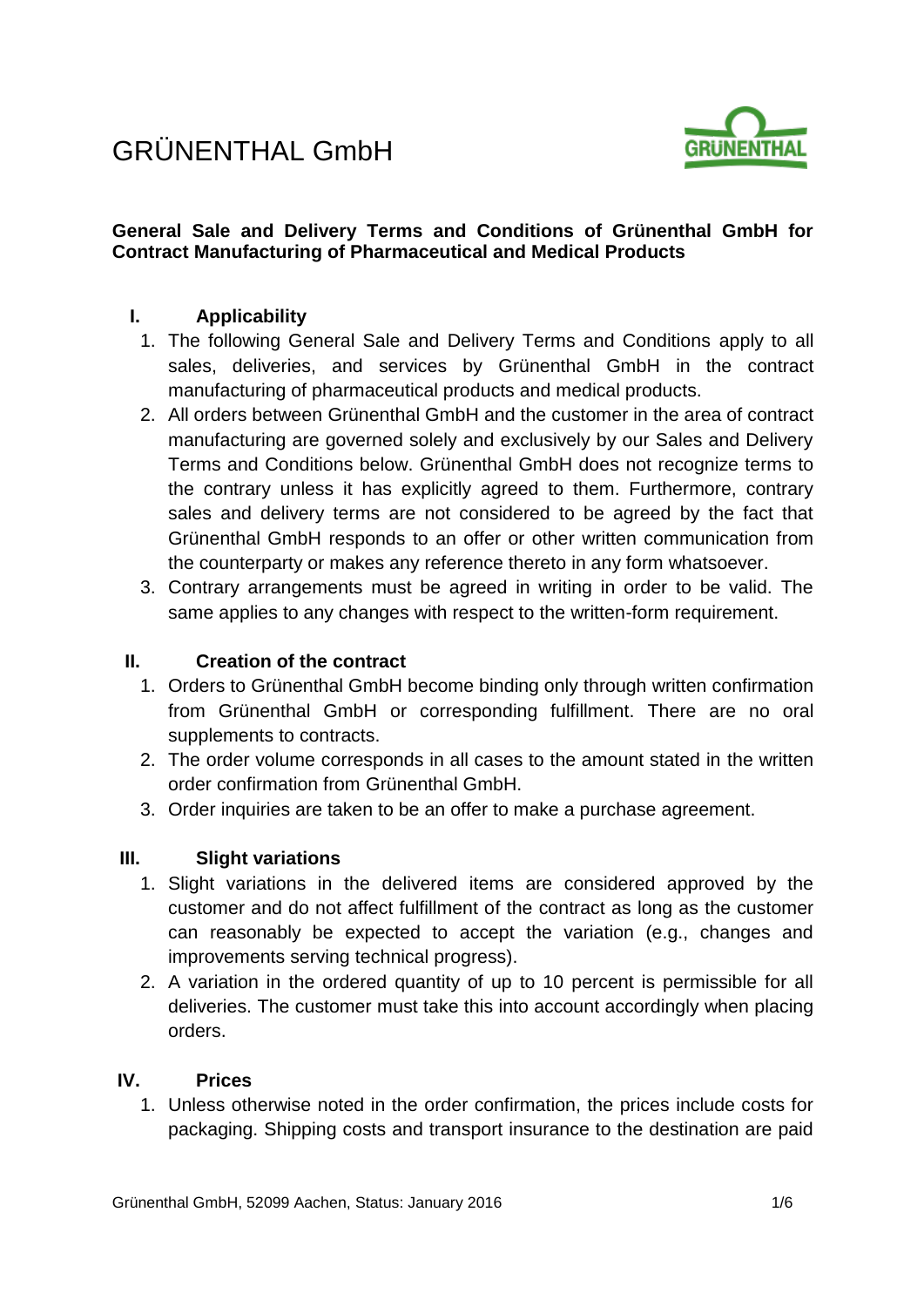

by Grünenthal GmbH. Other incidental costs, e.g., export, transit, and other costs connected with exporting the merchandise, are paid by the customer.

2. The prices of Grünenthal GmbH do not include statutory value-added tax, which will be added where applicable.

# **V. Delivery**

- 1. The parties agree to apply Incoterms 2010. All deliveries are CIP (destination) to the destination for carriage by land or CIF (destination) to the destination for carriage by sea (Incoterms 2010). The destination is indicated by Grünenthal GmbH in the order confirmation.
- 2. The shipping method and packaging and the choice of carrier are exclusively at the discretion of Grünenthal GmbH unless there is an explicit agreement to the contrary with Grünenthal GmbH. Grünenthal GmbH will bill the customer for the cost of special packaging requested by the customer. Grünenthal GmbH will obtain shipping insurance to the destination on minimum conditions at its own expense. If the customer would like Grünenthal GmbH to obtain additional shipping insurance or to use a different shipping method than the one intended by Grünenthal GmbH, he must so notify Grünenthal GmbH in a timely manner and pay the associated costs.
- 3. Risk passes to the customer at the delivery location named by Grünenthal GmbH in the delivery confirmation (depending on the shipping method). Place of fulfillment is the delivery location. If transfer of the goods to the customer or third parties named by the customer at the delivery location is delayed, risk passes to the customer as soon as the shipment is provided at the delivery location according to the agreed conditions. At the latest, risk passes to the customer when his acceptance of the shipment is delayed, in any case.
- 4. On-time delivery on the indicated delivery date is possible only if all technical issues have been clarified in advance and preliminary operations by the customer are complete. Any stated delivery date is considered provisional and nonbinding until an explicit written agreement is made with Grünenthal GmbH regarding the delivery date.
- 5. The agreed delivery period will be extended according to the length of the event in case of measures in the context of labor unrest, particularly strike and lockout, and in the event of unforeseen obstacles beyond the control of Grünenthal GmbH, e.g., disruption of operations, delays in supplier deliveries, and/or events due to force majeure, or in case of an export, re-export, import, re-import, or transit ban or an official embargo, according to the duration of such measures and obstacles. The aforementioned circumstances are not our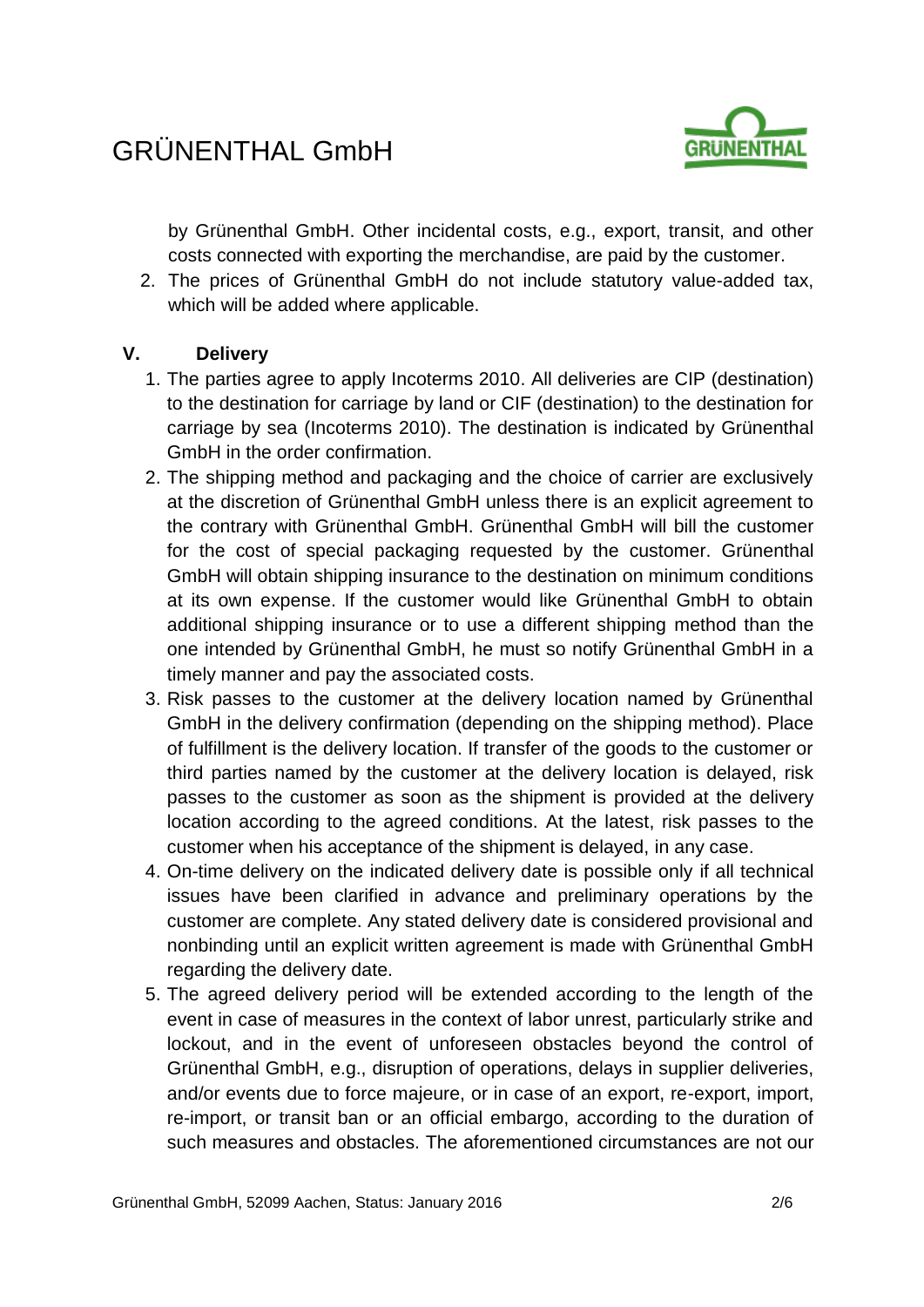# GRÜNENTHAL GmbH



responsibility even if they arise during an already existing delay. We will notify the customer of the beginning and end of such obstacles in important cases as soon as possible.

- 6. The customer has no claim against us for delivery of ordered merchandise if he is already in arrears with payment of any price for merchandise already delivered by Grünenthal GmbH.
- 7. The customer is responsible for complying with all customs and import and export regulations.

# **VI. Delay in delivery and reporting defects**

- 1. A delivery with binding periods and deadlines is not considered to be in arrears until after a two-week grace period which has been set in writing, or a four-week grace period in case of nonbinding periods.
- 2. If Grünenthal GmbH is in arrears with delivery, the customer may rescind the purchase only if Grünenthal GmbH was given warning of the rescission when the grace period was set. If Grünenthal GmbH is only in arrears with a portion of the delivery, the customer may rescind only the portion of the delivery that is in arrears, in any case.
- 3. If legitimate defects are reported in a timely manner, the customer may initially only demand that a nondefective item be supplied as supplementary performance. If the supplementary performance by Grünenthal GmbH is unsuccessful, the customer has the right to reduce the purchase price or rescind the purchase agreement.
- 4. Obvious defects must be reported to Grünenthal GmbH in writing within two weeks after delivery of the merchandise.
- 5. Boxes must be examined for external damage or dents upon delivery.
- 6. If defects are already apparent at this point, they must be noted on the delivery run sheet or delivery receipt.
- 7. Grünenthal GmbH assumes no responsibility for damage to the merchandise from breakage, freezing, or heat. The customer bears the risk of lost or reduced efficacy of compounds as a result of lengthy storage.
- 8. Any claims due to material defects become time-barred 12 months after delivery.

#### **VII. Payment**

1. The price and any charges for ancillary services are due and payable upon delivery of the merchandise.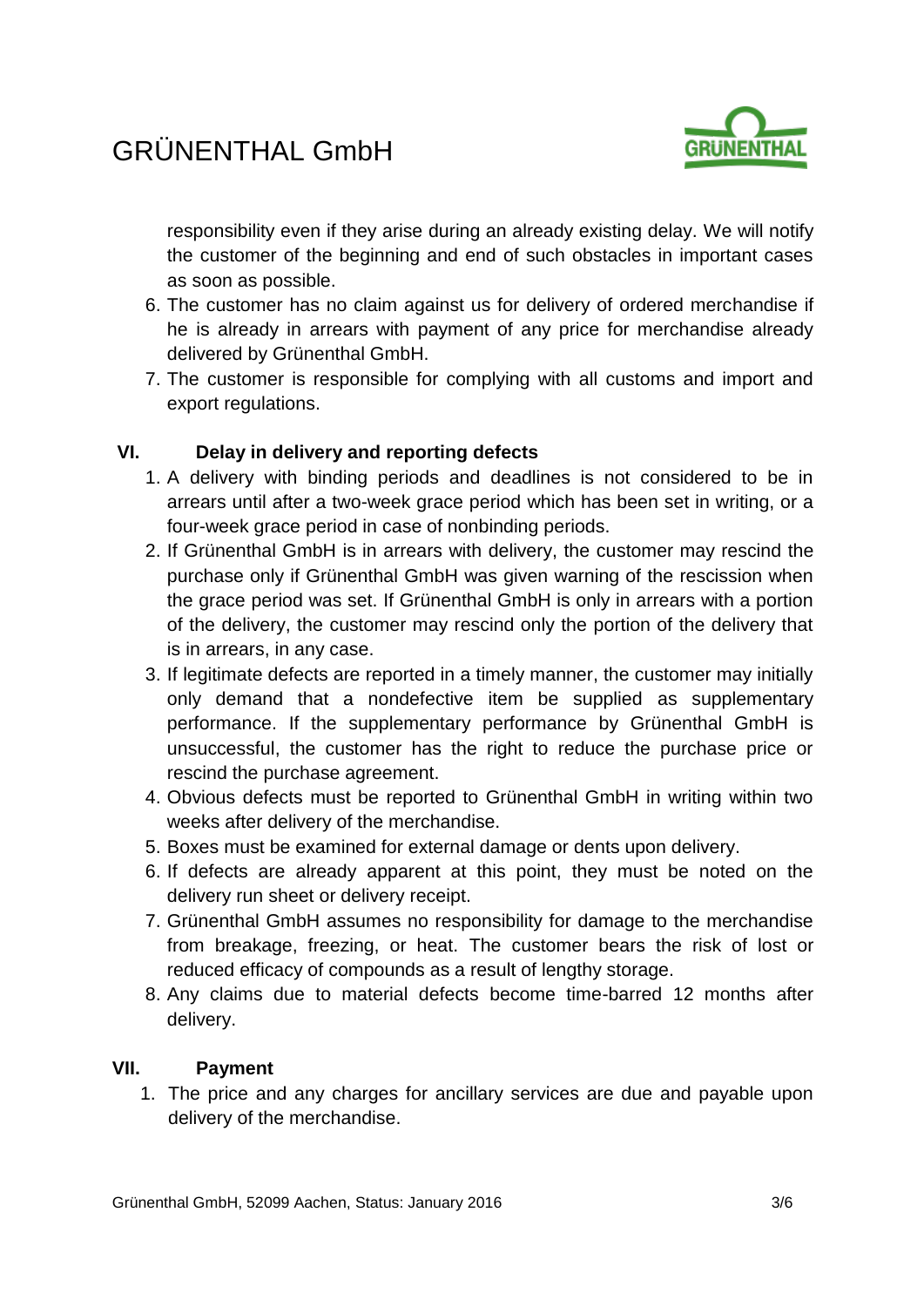# GRÜNENTHAL GmbH



- 2. Checks and bills of exchange are not considered valid payment until they have been paid. No bills will be accepted without a prior written agreement with us. Bank discount and collection charges will be charged when accepting bills, and must be paid immediately in cash.
- 3. Absent any agreement to the contrary, invoices are due and payable in full within 30 calendar days of billing date.
- 4. Payment is not considered received unless and until the funds are freely available for Grünenthal GmbH.
- 5. Payments may not be withheld due to any counterclaims of the customer that are disputed by Grünenthal GmbH or have not been adjudicated finally and without possibility of appeal, nor may they be set off against such claims.
- 6. If the customer is in arrears with payment, Grünenthal GmbH will charge interest on arrears at a rate 9 percentage points above the base interest rate within the meaning of BGB (German Civil Code) Section 247. Customer payments will be applied first to the costs, then to the interest, and any remaining funds will be applied to the oldest invoices. The right of Grünenthal GmbH to assert further damages shall remain unaffected thereby.
- 7. If the customer is in arrears with payment, Grünenthal GmbH may withhold shipments and is not obligated to carry out agreed deliveries or to keep delivery deadlines.

# **VIII. Retention of title**

- 1. Grünenthal GmbH retains ownership of the delivered merchandise until the purchase price is paid in full. The customer stores the merchandise secured by the retention of title ("reserved goods") without charge for Grünenthal GmbH.
- 2. In case of customer conduct that is in breach of the agreement, particularly payment arrears, Grünenthal GmbH may repossess the goods after warning the customer, who must surrender them accordingly.
- 3. Grünenthal GmbH's assertion of the title retention and attachment of the pledged items is not considered rescission of the agreement unless expressly so stated in writing by Grünenthal GmbH.
- 4. In case the reserved goods are resold, the customer now hereby assigns and transfers any and all demands arising from the resale to us in an amount equal to the price agreed between Grünenthal GmbH and the customer (including value-added tax). The customer is authorized and empowered to collect on those demands following assignment. The authority of Grünenthal GmbH to collect on the demands itself shall remain unaffected thereby;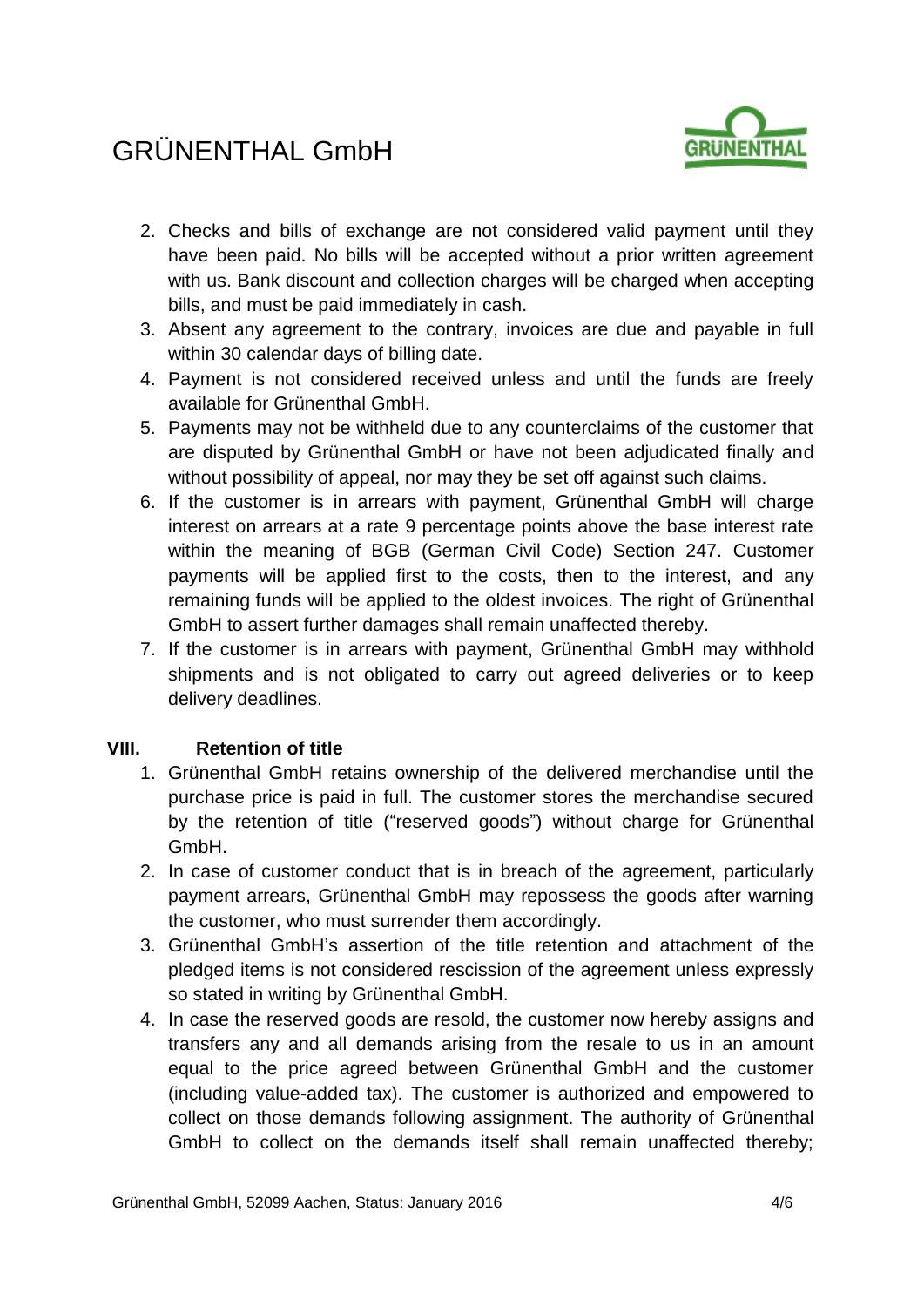

however, Grünenthal GmbH must refrain from collecting on the demands as long as the customer fully meets his payment obligations and is not in payment arrears. In case of any breach of the customer of his payment obligations, Grünenthal GmbH may demand that the customer identifies the assigned demands and the debtors, provides all information required for collection, delivers the associated documentation, and notifies the debtors (third parties) of the assignment and transfer.

- 5. The customer may neither pledge nor mortgage the reserved goods nor transfer them by way of security. In case of attachment or confiscation or any other disposition by third parties, the customer must promptly notify us and make all information and documents available to us that are needed to preserve our rights. Enforcement officers and third parties must be notified of our ownership status.
- 6. At the customer's request, Grünenthal GmbH is required to release the security interests to which Grünenthal GmbH is entitled, to the extent the value of the secured and still unpaid demands exceeds them by more than 10 percent.
- 7. The customer must insure the reserved goods in the ordinary amounts, and assigns and transfers his demands from the insurance policies to us in advance.

# **IX. Liability**

- 1. Damage claims by the customer against Grünenthal GmbH due to violation of a contractual obligation or due to delay are limited to the purchase price of the delayed or non-rendered performance, except in cases of intentional misconduct or gross negligence. In case essential contractual obligations are violated, the liability of Grünenthal GmbH is limited to the typical direct and predictable damages caused by the violation.
- 2. Tort claims by the customer based on damaged assets, property, or any other right are precluded hereby unless the damage was caused by Grünenthal GmbH through intentional misconduct or gross negligence. Compensation for consequential damages is precluded hereby. The limitation of liability does not apply for injuries to life, limb, or health.

# **X. Liability toward third parties**

1. The customer assumes any product liability toward third parties under domestic and/or foreign law, and is responsible for processing and (if necessary) adjusting any and all claims asserted by third parties with respect